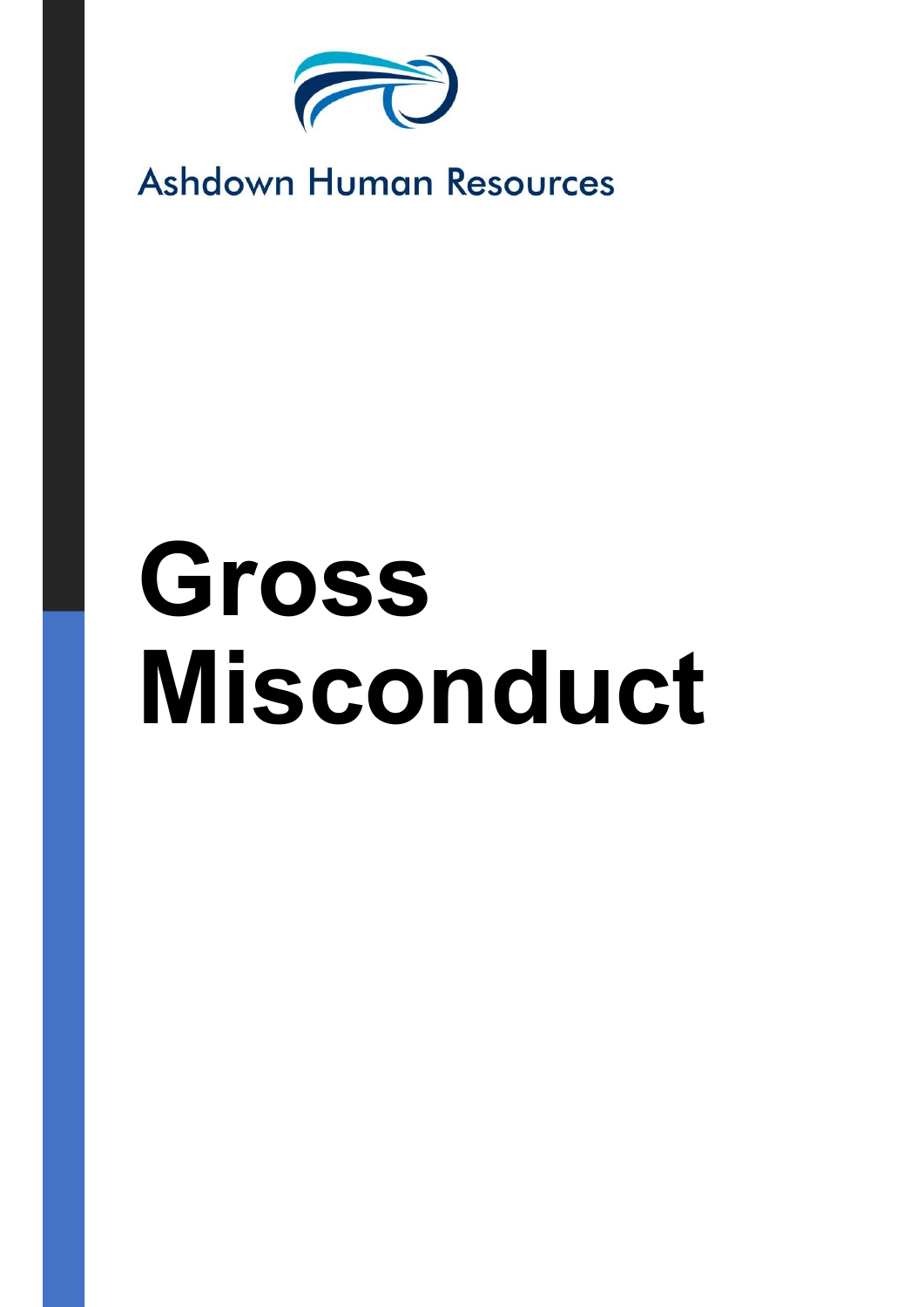### Gross Misconduct

#### What is gross misconduct?

Gross misconduct is misconduct which is so serious that it strikes at the very roof of the employee: employer relationship, destroying the employer's trust and confidence in the employee.

Examples of gross misconduct

There are no hard and fast rules as to what offences are gross misconduct as each case needs to be considered on its own particular facts and circumstances. However, the following are examples of potential examples of gross misconduct:

- Dishonesty, theft or fraud
- Falsification of documents and business records
- Inaccurate expenses claims
- A serious breach of confidentiality, including unauthorised access to data
- Working for another employer without permission or using company equipment to carry out work for a third party
- Fighting

#### Suspension

In some cases it may be necessary to suspend an employee while you carry out an investigation. This should only be done after careful consideration, for example if there is a risk of further misconduct or to prevent witnesses being intimidated. It should always be made clear to the employee that suspension does not constitute a disciplinary sanction. Suspension must always be on full pay.

#### Dismissal without notice

If an employee is dismissed for gross misconduct they are not entitled to receive either a contractual or statutory notice period or pay in lieu of notice. The dismissal takes effect as soon as notification is given. Holiday pay must however be paid.